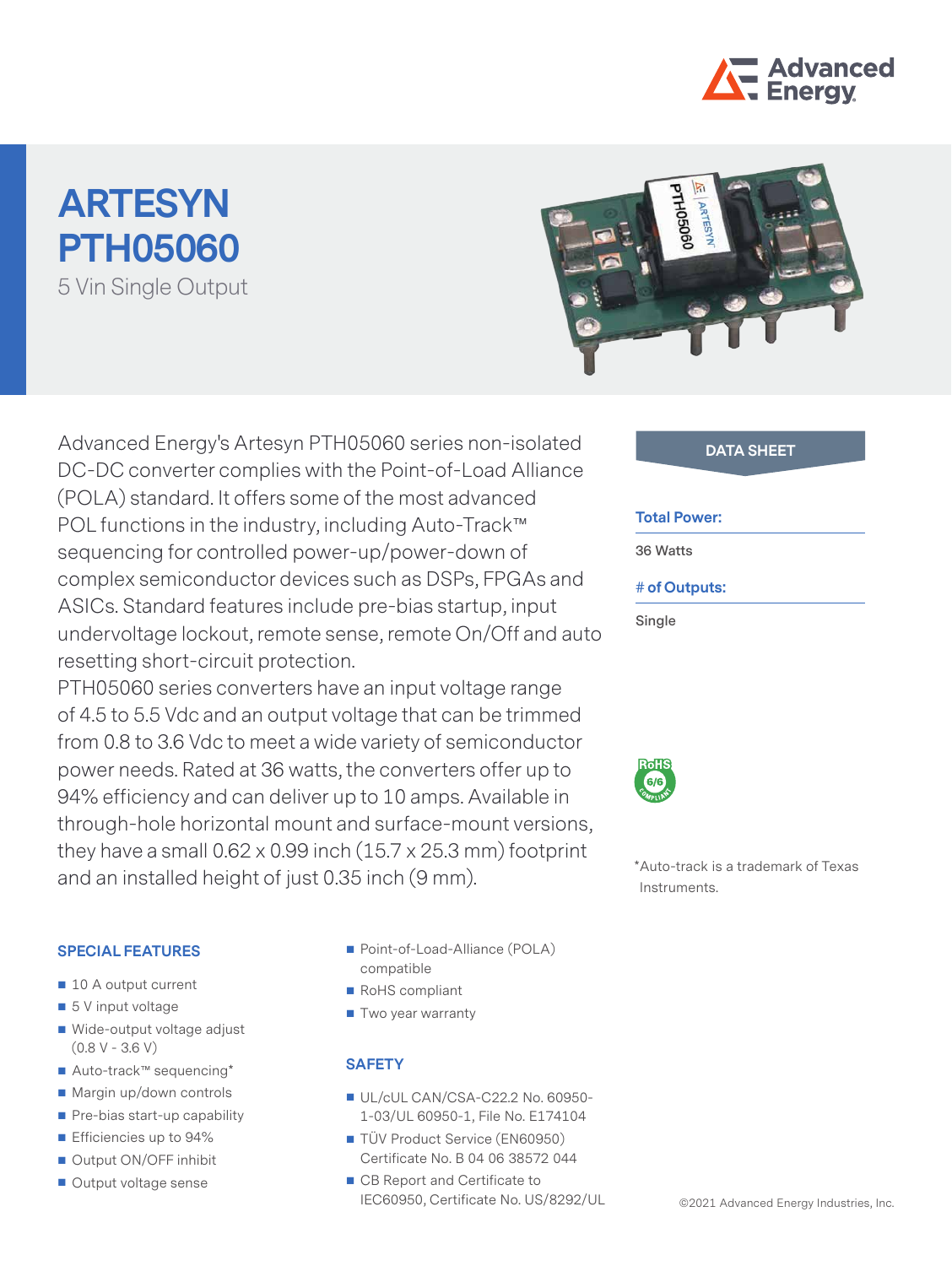## **PTH05060**

### **ELECTRICAL SPECIFICATIONS**

| Input                    |                         |                                                    |  |
|--------------------------|-------------------------|----------------------------------------------------|--|
| Input voltage range      | (See Note 3)            | $4.5 - 5.5$ Vdc                                    |  |
| Input current            | No load                 | 10 mA typical                                      |  |
| Remote ON/OFF            | (See Note 1)            | Positive logic                                     |  |
| Start-up time            |                         | 1 V/ms                                             |  |
| Undervoltage lockout     |                         | 3.7 - 4.3 Vdc typical                              |  |
| Track input voltage      | Pin 8 (See Notes 6 & 7) | $±0.3$ Vin                                         |  |
| Output                   |                         |                                                    |  |
| Voltage adjustability    | (See Note 4)            | $0.8 - 3.6$ Vdc                                    |  |
| Setpoint accuracy        |                         | ±2.0% Vo                                           |  |
| Line regulation          |                         | ±10 mV typical                                     |  |
| Load regulation          |                         | ±12 mV typical                                     |  |
| Total regulation         |                         | ±3.0% Vo                                           |  |
| Minimum load             |                         | 0A                                                 |  |
| Ripple and noise         | 20 MHz bandwidth        | 25 mV pk-pk                                        |  |
| Temperature co-efficient | -40 °C to +85 °C        | ±0.5% Vo                                           |  |
| Transient response       | (See Note 5)            | 70 µs recovery time<br>Overshoot/undershoot 100 mV |  |
| Margin adjustment        |                         | ±5.0% Vo                                           |  |

All specifications are typical at nominal input, full load at 25 °C unless otherwise stated. Cin = 330 μF, Cout = 0 μF.

# **GENERAL SPECIFICATIONS**

| Efficiency              | (See Efficiency Table) | 94% max.                                           |
|-------------------------|------------------------|----------------------------------------------------|
| Insulation voltage      |                        | Non-isolated                                       |
| Switching frequency     |                        | 300 kHz typ. ±25 kHz                               |
| Approvals and standards |                        | EN60950, UL/cUL60950                               |
| Material flammability   |                        | <b>UL94V-0</b>                                     |
| <b>Dimensions</b>       | L x W x H              | 25.27 x 15.75 x 9.00 mm<br>0.995 x 0.620x 0.354 in |
| Weight                  |                        | $3.98$ g $(0.13$ oz)                               |
| <b>MTBF</b>             | Telcordia SR-332F      | 7,092,000 hours                                    |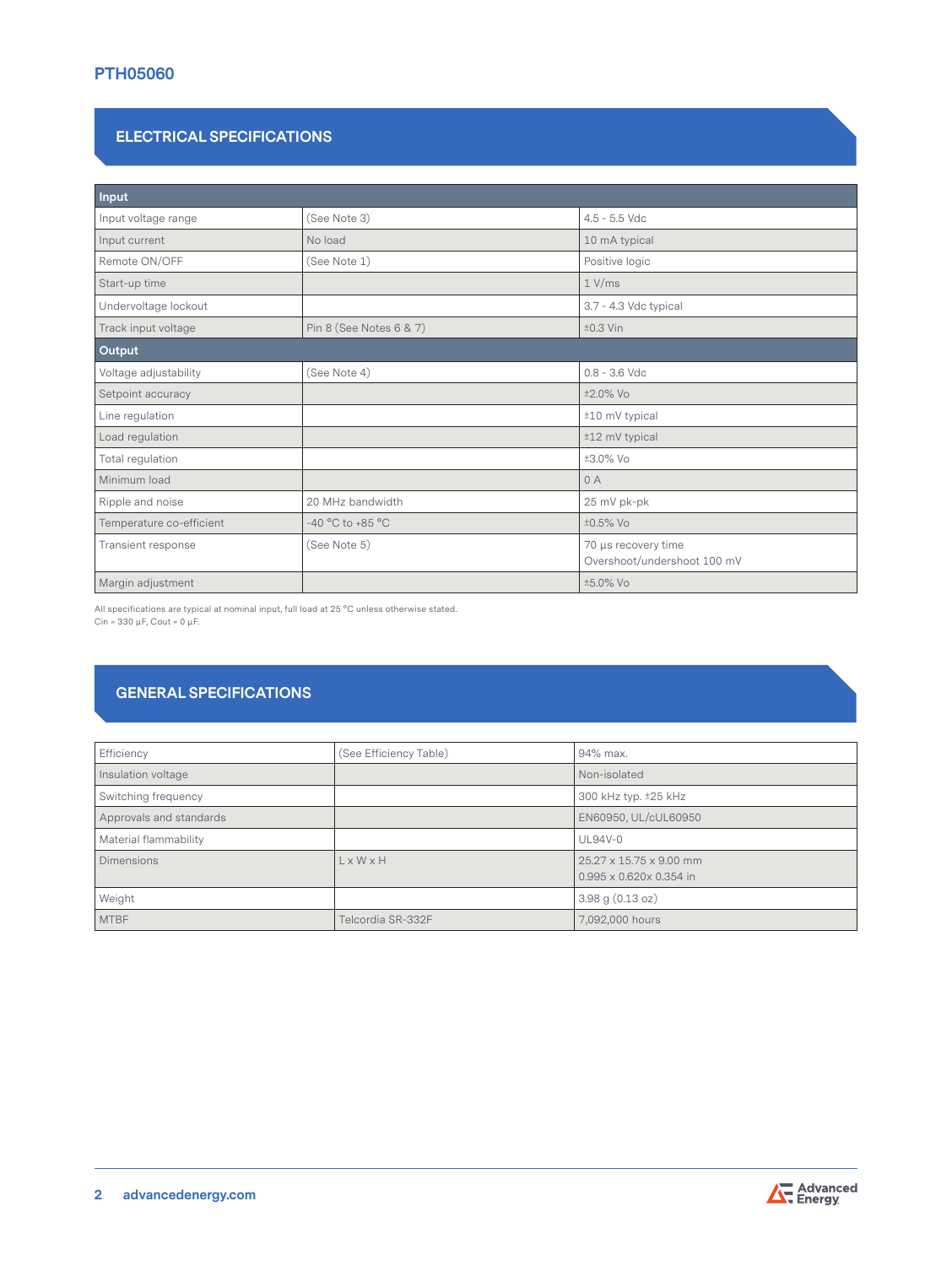# **PTH05060**

# **EMC CHARACTERISTICS**

| Electrostatic discharge | EN61000-4-2, IEC801-2 |  |  |
|-------------------------|-----------------------|--|--|
| Conducted immunity      | EN61000-4-6           |  |  |
| Radiated immunity       | EN61000-4-3           |  |  |

### **ENVIRONMENTAL SPECIFICATIONS**

| Thermal performance (See Note 2) | Operating ambient temperature<br>Non-operating temperature | -40 $^{\circ}$ C to +85 $^{\circ}$ C<br>$-40$ °C to +125 °C |
|----------------------------------|------------------------------------------------------------|-------------------------------------------------------------|
| MSL ('Z' suffix only)            | Level 3<br>JEDEC J-STD-020C                                |                                                             |
| Protection                       |                                                            |                                                             |
| Short-circuit                    | Auto reset                                                 | 20 A typical                                                |

### **ORDERING INFORMATION**

| <b>Model</b>          | Output Power \ | Input           | Output        | Output Current Output Current |        | <b>Efficiency</b> | Requlation $^{(2)}$ |             |
|-----------------------|----------------|-----------------|---------------|-------------------------------|--------|-------------------|---------------------|-------------|
| Number <sup>(9)</sup> | (Max.)         | <b>Voltage</b>  | Voltage       | (Min.)                        | (Max.) | (Typical)         | Line                | <b>Load</b> |
| PTH05060              | 36 W           | $4.5 - 5.5$ Vdc | $0.8 - 3.6 V$ | 0 A                           | 10 A   | 94%               | $±10$ mV            | $±12$ mV    |

### **PART NUMBER SYSTEM WITH OPTIONS**

| Product<br>Family                       | Input Voltage | Output<br>Current | Mechanical<br>Package | <b>Output Voltage</b><br>Code | Pin Option <sup>(8)</sup> | Mounting<br>Options                                                                                 | Pin Option                                      |
|-----------------------------------------|---------------|-------------------|-----------------------|-------------------------------|---------------------------|-----------------------------------------------------------------------------------------------------|-------------------------------------------------|
| <b>PTH</b>                              | 05            | 06                |                       | W                             | A                         |                                                                                                     |                                                 |
| Point-of-Load<br>Alliance<br>compatible | $05 = 5 V$    | $06 = 10 A$       | Always 0              | $W = Wide$                    |                           | $D =$ Horizontal<br>through-hole<br>(RoHS 6/6)<br>$Z = Surface$ -mount<br>solder ball (RoHS<br>6/6) | No Suffix = Trays<br>= Tape and<br>$Reel^{(8)}$ |

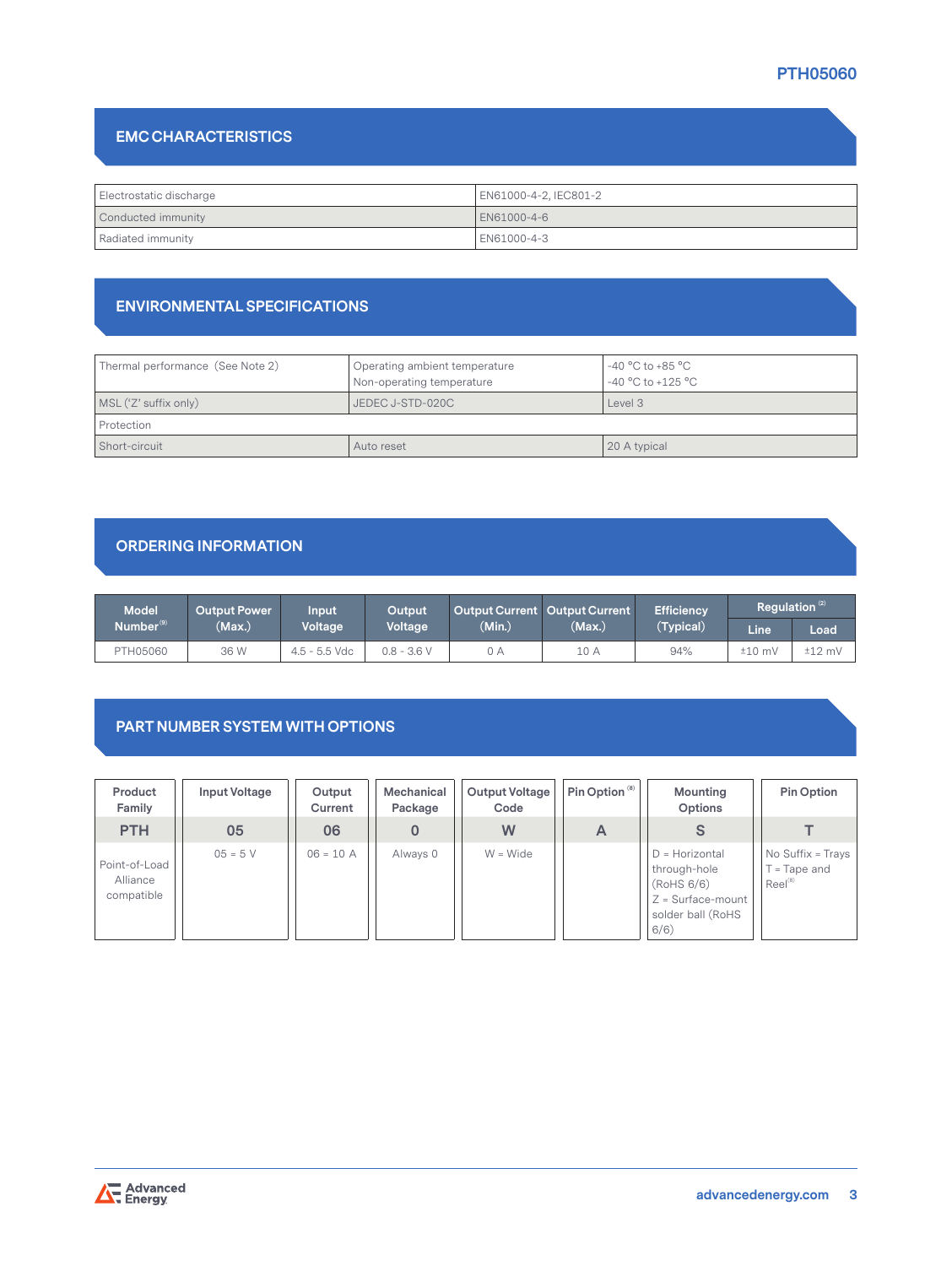# **OUTPUT VOLTAGE ADJUSTMENT**

The ultra-wide output voltage trim range offers major advantages to users who select the PTH05060. It is no longer necessary to purchase a variety of modules in order to cover different output voltages. The output voltage can be trimmed in a range of 0.8 Vdc to 3.6 Vdc. When the PTH05060 converter leaves the factory the output has been adjusted to the default voltage of 0.8 V.

| <b>Efficiency Table (Io = 10 A)</b> |            |  |  |
|-------------------------------------|------------|--|--|
| Output Voltage                      | Efficiency |  |  |
| $Vo = 1.0 V$                        | 85%        |  |  |
| $V_0 = 1.2 V$                       | 86%        |  |  |
| $Vo = 1.5 V$                        | 89%        |  |  |
| $Vo = 1.8 V$                        | 90%        |  |  |
| $V_0 = 2.0 V$                       | 91%        |  |  |
| $V_0 = 2.5 V$                       | 92%        |  |  |
| $Vo = 3.3 V$                        | 94%        |  |  |

Notes:

1. Remote ON/OFF. Positive Logic

ON: Pin 3 open; or V > Vin - 0.5 V

OFF: Pin 3 GND; or V < 0.8 V (min - 0.2 V).

2. See Figures 1 & 2 for safe operating curves.

3. A 330 μF electrolytic input capacitor is required for proper operation. The capacitor must be rated for a minimum of 500 mA rms of ripple current.

4. An external output capacitor is not required for basic operation. Adding 330 μF of distributed capacitance at the load will improve the transient response.

5. 1 A/μs load step, 50 to 100% Iomax, Cout = 330 μF.

6. If utilized Vout will track applied voltage by ±0.3 V (up to Vo set point).

7. The pre-bias start-up feature is not compatible with Auto-Track™. This is because when the module is under Auto-Track™ control, it is fully active and will sink current if the output voltage is below that of a back-feeding source. Therefore to ensure a pre-bias hold-off, one of the following two techniques must be followed when input power is first applied to the module. The Auto-Track™ function must either be disabled, or the module's output held off using the Inhibit pin. Refer to Application Note 159 for more details. 8. Tape and reel packaging only available on the surface-mount versions.

9. NOTICE: Some models do not support all options. Please contact your local Artesyn representative or use the on-line model number search tool at http://www.artesyn.com to find a suitable alternative.

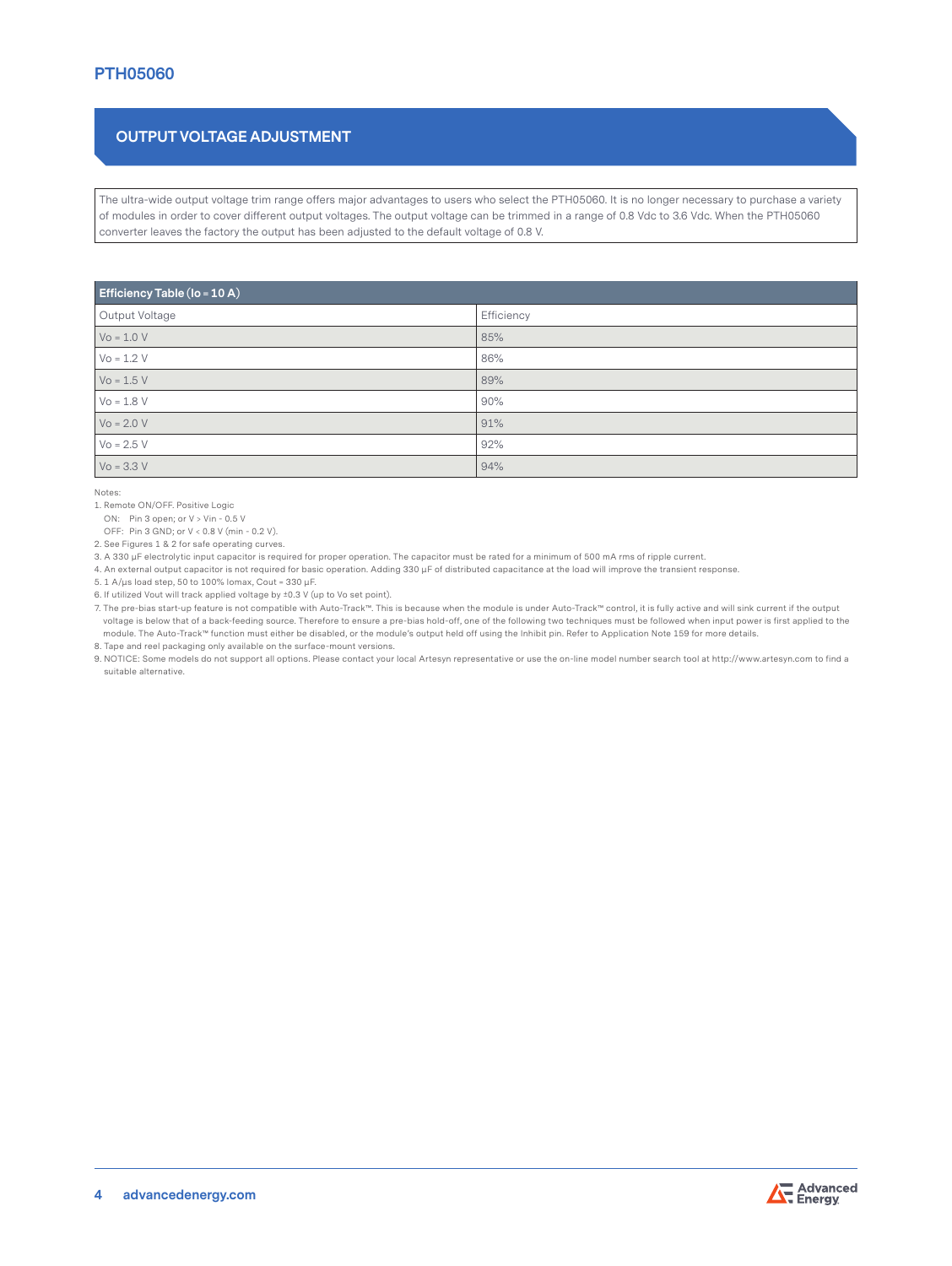# **PTH05060**

# **OUTPUT VOLTAGE ADJUSTMENT (CONTINUED)**



**Figure 1 - Safe Operating Area Vin = 5 V, Output Voltage = 3.3 V (See Note A)**



**Figure 2 - Safe Operating Area Vin = 5 V, Output Voltage = 1.0 V (See Note A)**



Notes:

B. Characteristic data has been developed from actual products tested at 25 °C. This data is considered typical data for the converter.



A. SOA curves represent the conditions at which internal components are within the Artesyn derating guidelines.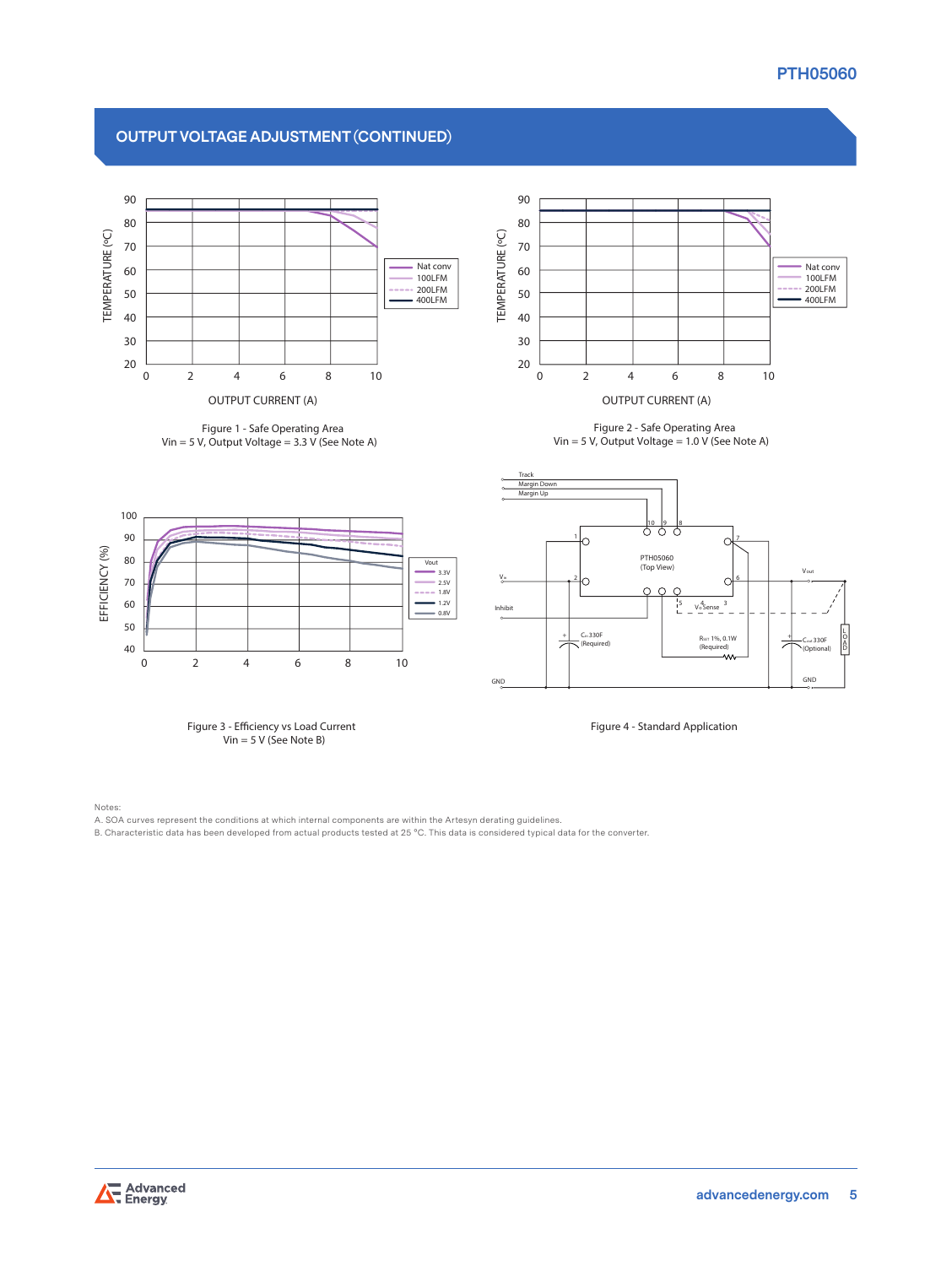#### **MECHANICAL DRAWINGS**

#### **Plated through-hole**





Dimensions in Inches (mm)<br>Tolerances (unless otherwise specified)<br>2 Places 0.030 (0.76)<br>3 Places 0.010 (0.25)

#### **Surface-mount**



| <b>Pin Assignments</b>                                                          |              |  |
|---------------------------------------------------------------------------------|--------------|--|
| Pin                                                                             | Function     |  |
| $\mathbf{1}$                                                                    | Ground       |  |
| $\overline{2}$                                                                  | Vin          |  |
| 3                                                                               | Inhibit*     |  |
| 4                                                                               | Vo adjust    |  |
| 5                                                                               | Vo sense     |  |
| 6                                                                               | Vout         |  |
| $\overline{7}$                                                                  | Ground       |  |
| 8                                                                               | Track        |  |
| 9                                                                               | Margin down* |  |
| 10                                                                              | Margin up*   |  |
| *Denotes negative logic:<br>Open = Normal operation<br>Ground = Function active |              |  |



Dimensions in Inches (mm)<br>Tolerances (unless otherwise specified)<br>2 Places 0.030 (0.76)<br>3 Places 0.010 (0.25)